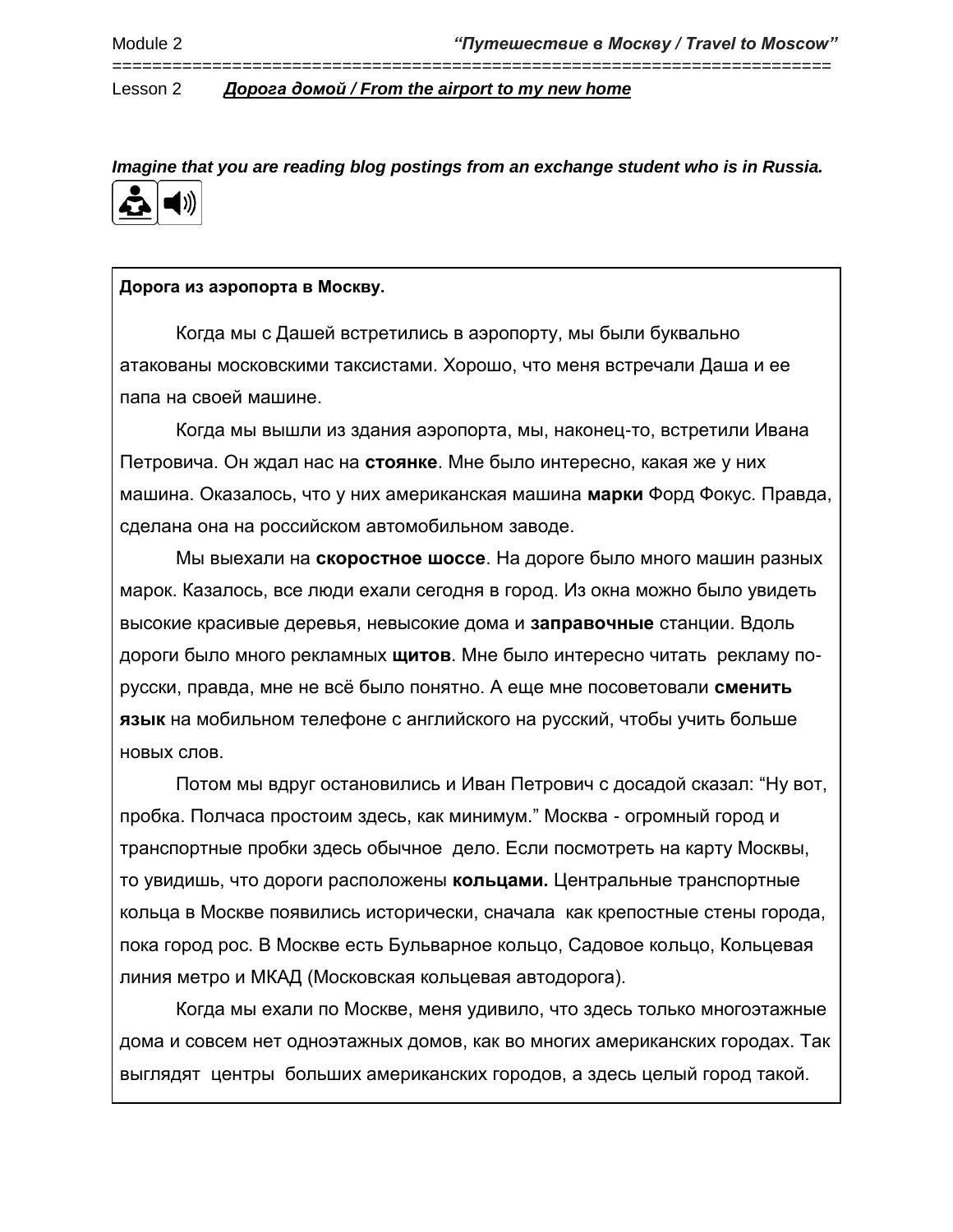

**Упражнение 1** Type of activity: Who? What? Where? How? Summary

Directions: Create a one-sentence summary of the blog posting about the trip from the airport to Dasha's family's apartment. You should spend no more than two minutes writing your summary. Your summary should include information that answers the following:

\_\_\_\_\_\_\_\_\_\_\_\_\_\_\_\_\_\_\_\_\_\_\_\_\_\_\_\_\_\_\_\_\_\_\_\_\_\_\_\_\_\_\_\_\_\_\_\_\_\_\_\_\_\_\_\_\_\_\_\_\_\_\_\_\_\_\_\_\_\_\_\_\_\_\_\_\_\_

\_\_\_\_\_\_\_\_\_\_\_\_\_\_\_\_\_\_\_\_\_\_\_\_\_\_\_\_\_\_\_\_\_\_\_\_\_\_\_\_\_\_\_\_\_\_\_\_\_\_\_\_\_\_\_\_\_\_\_\_\_\_\_\_\_\_\_\_\_\_\_\_\_\_\_\_\_\_

\_\_\_\_\_\_\_\_\_\_\_\_\_\_\_\_\_\_\_\_\_\_\_\_\_\_\_\_\_\_\_\_\_\_\_\_\_\_\_\_\_\_\_\_\_\_\_\_\_\_\_\_\_\_\_\_\_\_\_\_\_\_\_\_\_\_\_\_\_\_\_\_\_\_\_\_\_\_

========================================================================

# **Кто? Где? Что? Как?**

Write your one-sentence summary here:

# **Упражнение 2** Type of activity: Yes/No

Directions: Listen to the e-blog message and check the statements below based on what you hear.

| 1. Они ехали в Москву на такси.       | Да <u>Нет</u> __ |
|---------------------------------------|------------------|
| 2. У семьи Даши есть Форд Фокус.      | Да ___ Нет ____  |
| 3. Они сидели в пробке.               | Да ____ Нет ____ |
| 4. В Москве есть транспортные кольца. | Да <u>Нет</u> __ |
| 5. В Москве есть одноэтажные дома.    | Да <u>Нет —</u>  |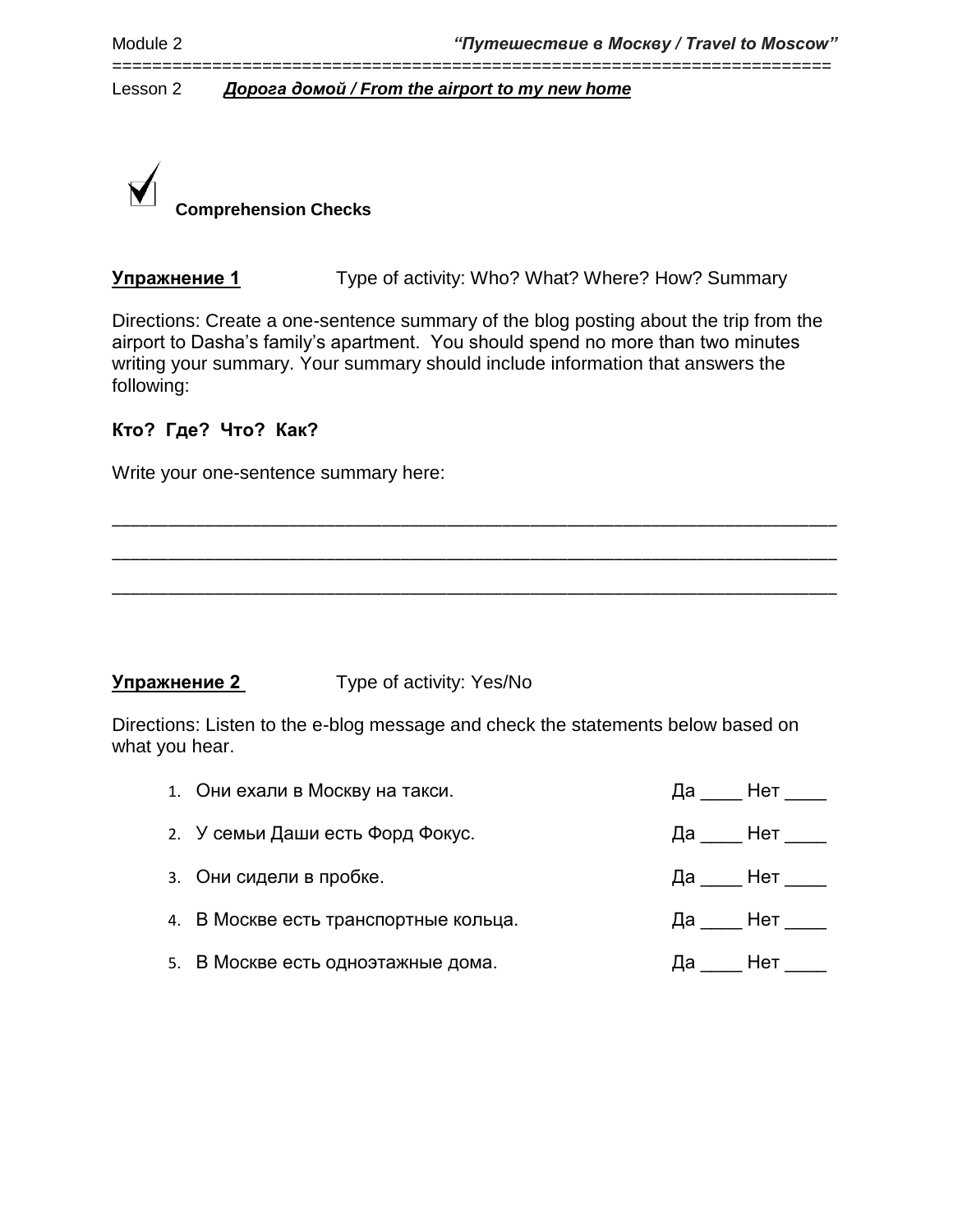**Упражнение 3** Activity type: Blog entry

Directions: Write a brief blog entry about what Dasha would see on the way into the town or city where you live. Use vocabulary from the text as needed. Below are suggestions for vocabulary to include:

========================================================================

можно увидеть скоростное шоссе дорога центр

машины деревья дома рекламные щиты

пробка многоэтажные высокие одноэтажные

# **Упражнение 4**

Directions: Work with a partner to ask and answer questions in complete sentences about transportation.

\_\_\_\_\_\_\_\_\_\_\_\_\_\_\_\_\_\_\_\_\_\_\_\_\_\_\_\_\_\_\_\_\_\_\_\_\_\_\_\_\_\_\_\_\_\_\_\_\_\_\_\_\_\_\_\_\_\_\_\_\_\_\_\_\_\_\_\_\_\_\_\_\_\_\_\_ \_\_\_\_\_\_\_\_\_\_\_\_\_\_\_\_\_\_\_\_\_\_\_\_\_\_\_\_\_\_\_\_\_\_\_\_\_\_\_\_\_\_\_\_\_\_\_\_\_\_\_\_\_\_\_\_\_\_\_\_\_\_\_\_\_\_\_\_\_\_\_\_\_\_\_\_ \_\_\_\_\_\_\_\_\_\_\_\_\_\_\_\_\_\_\_\_\_\_\_\_\_\_\_\_\_\_\_\_\_\_\_\_\_\_\_\_\_\_\_\_\_\_\_\_\_\_\_\_\_\_\_\_\_\_\_\_\_\_\_\_\_\_\_\_\_\_\_\_\_\_\_\_ \_\_\_\_\_\_\_\_\_\_\_\_\_\_\_\_\_\_\_\_\_\_\_\_\_\_\_\_\_\_\_\_\_\_\_\_\_\_\_\_\_\_\_\_\_\_\_\_\_\_\_\_\_\_\_\_\_\_\_\_\_\_\_\_\_\_\_\_\_\_\_\_\_\_\_\_

\_\_\_\_\_\_\_\_\_\_\_\_\_\_\_\_\_\_\_\_\_\_\_\_\_\_\_\_\_\_\_\_\_\_\_\_\_\_\_\_\_\_\_\_\_\_\_\_\_\_\_\_\_\_\_\_\_\_\_\_\_\_\_\_\_\_\_\_\_\_\_\_\_\_\_\_ \_\_\_\_\_\_\_\_\_\_\_\_\_\_\_\_\_\_\_\_\_\_\_\_\_\_\_\_\_\_\_\_\_\_\_\_\_\_\_\_\_\_\_\_\_\_\_\_\_\_\_\_\_\_\_\_\_\_\_\_\_\_\_\_\_\_\_\_\_\_\_\_\_\_\_\_ \_\_\_\_\_\_\_\_\_\_\_\_\_\_\_\_\_\_\_\_\_\_\_\_\_\_\_\_\_\_\_\_\_\_\_\_\_\_\_\_\_\_\_\_\_\_\_\_\_\_\_\_\_\_\_\_\_\_\_\_\_\_\_\_\_\_\_\_\_\_\_\_\_\_\_\_ \_\_\_\_\_\_\_\_\_\_\_\_\_\_\_\_\_\_\_\_\_\_\_\_\_\_\_\_\_\_\_\_\_\_\_\_\_\_\_\_\_\_\_\_\_\_\_\_\_\_\_\_\_\_\_\_\_\_\_\_\_\_\_\_\_\_\_\_\_\_\_\_\_\_\_\_

\_\_\_\_\_\_\_\_\_\_\_\_\_\_\_\_\_\_\_\_\_\_\_\_\_\_\_\_\_\_\_\_\_\_\_\_\_\_\_\_\_\_\_\_\_\_\_\_\_\_\_\_\_\_\_\_\_\_\_\_\_\_\_\_\_\_\_\_\_\_\_\_\_\_\_\_ \_\_\_\_\_\_\_\_\_\_\_\_\_\_\_\_\_\_\_\_\_\_\_\_\_\_\_\_\_\_\_\_\_\_\_\_\_\_\_\_\_\_\_\_\_\_\_\_\_\_\_\_\_\_\_\_\_\_\_\_\_\_\_\_\_\_\_\_\_\_\_\_\_\_\_\_ \_\_\_\_\_\_\_\_\_\_\_\_\_\_\_\_\_\_\_\_\_\_\_\_\_\_\_\_\_\_\_\_\_\_\_\_\_\_\_\_\_\_\_\_\_\_\_\_\_\_\_\_\_\_\_\_\_\_\_\_\_\_\_\_\_\_\_\_\_\_\_\_\_\_\_\_ \_\_\_\_\_\_\_\_\_\_\_\_\_\_\_\_\_\_\_\_\_\_\_\_\_\_\_\_\_\_\_\_\_\_\_\_\_\_\_\_\_\_\_\_\_\_\_\_\_\_\_\_\_\_\_\_\_\_\_\_\_\_\_\_\_\_\_\_\_\_\_\_\_\_\_\_

1. Где люди встречаются в аэропорту?

2. Какая марка машины тебе нравится? Это американская машина?

3. Как называется скоростное шоссе недалеко от твоего города?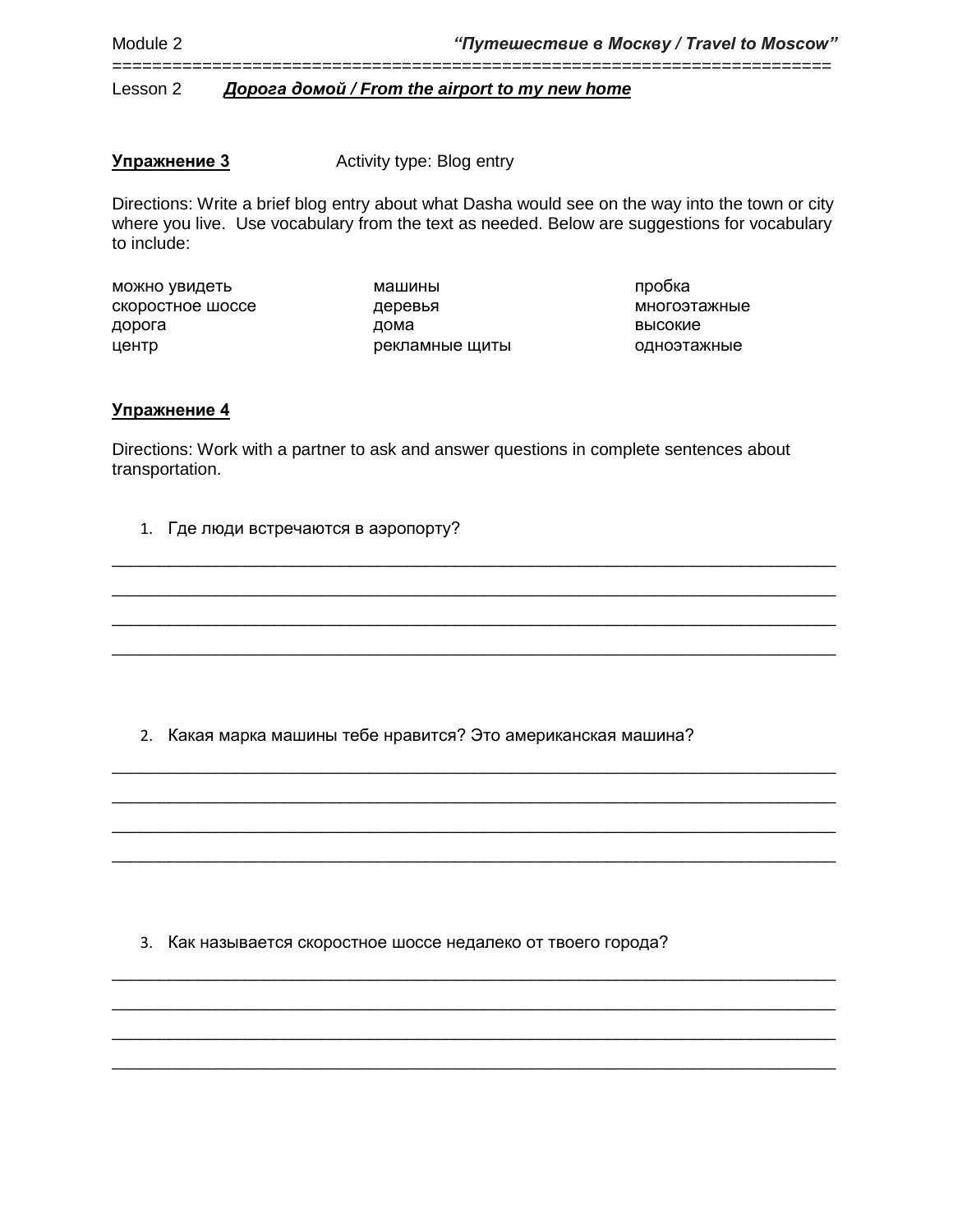Дорога домой / From the airport to my new home Lesson 2

4. Ты читаешь рекламы по-русски? Какие?

5. Реклама каких американских брендов тебе нравится?

6. Какой язык ты используешь в своем мобильном телефоне?

7. У вас в городе есть транспортные кольца?

8. У вас в городе есть многоэтажные дома?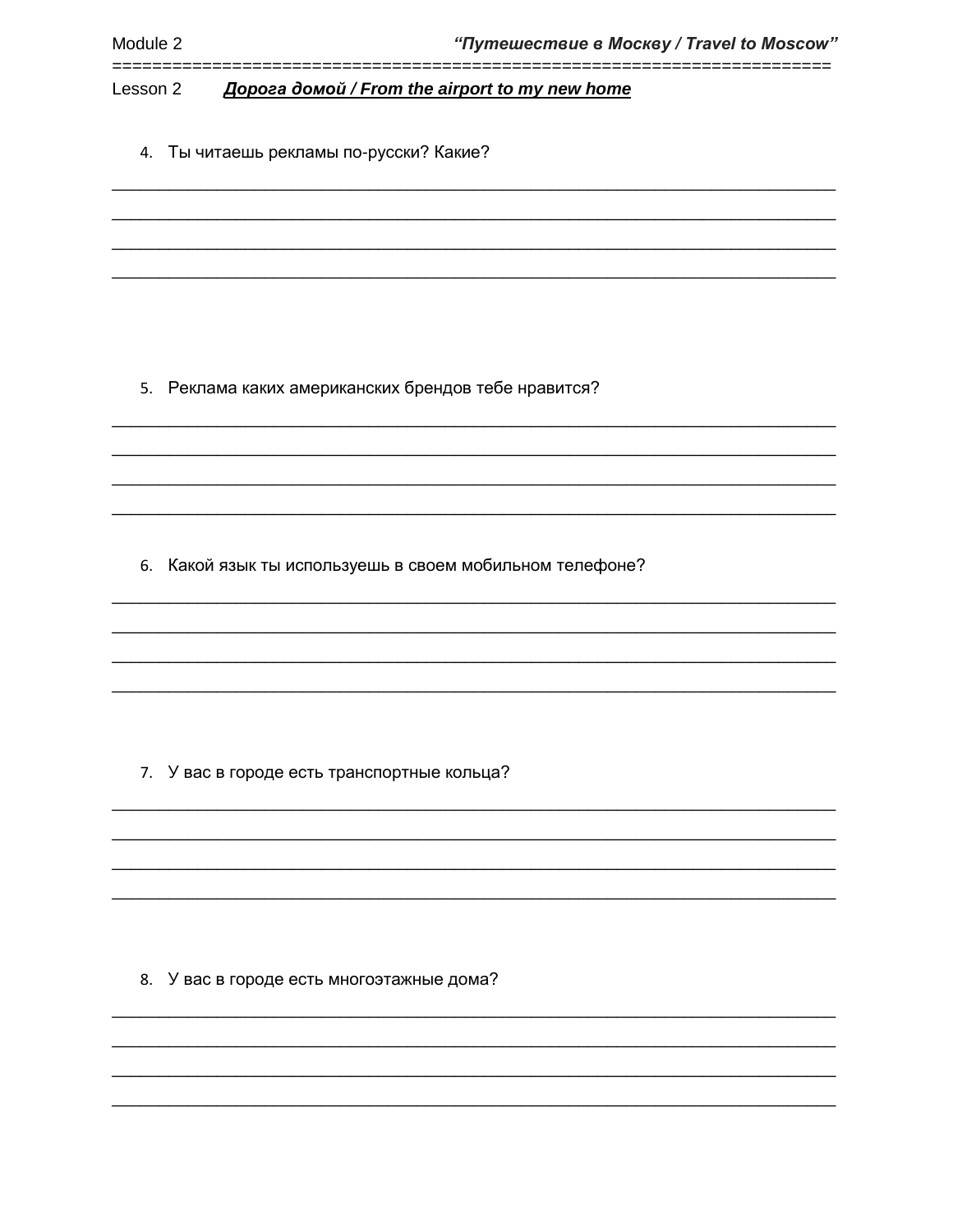======================================================================== Lesson 2 *Дорога домой / From the airport to my new home*

# **STUDENT PROGRAM LEARNING PLAN**



*For step-by-step help in completing this document, please see the accompanying [annotated](https://startalk.umd.edu/public/system/files/resources/studentprogramannotatedlearningplan.pdf)  [learning plan](https://startalk.umd.edu/public/system/files/resources/studentprogramannotatedlearningplan.pdf) and sample learning plans.*

| Date:                                                                                                                                  | <b>Grade Range of Learners:</b> | Pre-college<br>students | <b>Targeted Performance Level:</b> | -IM |
|----------------------------------------------------------------------------------------------------------------------------------------|---------------------------------|-------------------------|------------------------------------|-----|
| Time Allotted for This Learning Plan:<br>90 min                                                                                        |                                 |                         |                                    |     |
| Lesson Can-Do Statements<br>Identify specific Lesson Can-Do statement(s) from the Program Can-Do statements in the Curriculum Template |                                 |                         |                                    |     |

*Identify specific Lesson Can-Do statement(s) from the Program Can-Do statements in the Curriculum Template (column 2) that are appropriate for and specific to this learning plan.*

I can understand the main idea of a posting on a blog site. (IR)

I can understand when and where an event took place. (IL)

I can write about a place I have visited. (PW)

I can talk about transportation. (IS)

*Indicate what learners need to know and understand to meet the Lesson Can-Do statements above.* 

|                                                     | Culture |               | Content                    |      | Language                                     |
|-----------------------------------------------------|---------|---------------|----------------------------|------|----------------------------------------------|
| <b>Peculiarities of transportation</b><br>in Moscow |         | <b>Moscow</b> | Describing traffic jams in | МКАД | пробка, скоростное шоссе,<br>рекламные щиты, |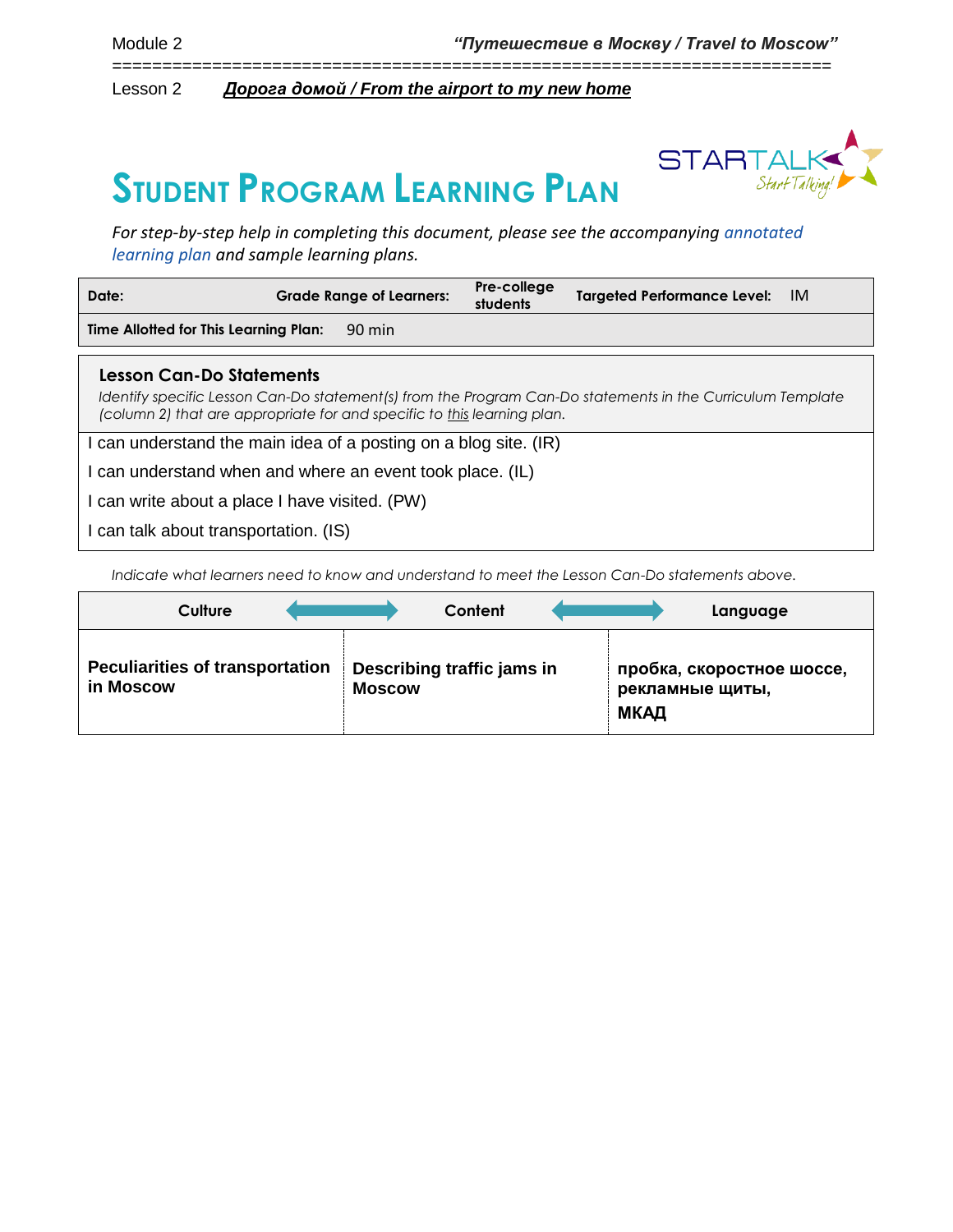========================================================================

# Lesson 2 *Дорога домой / From the airport to my new home*

| <b>EPISODE #1</b>                                                   | <b>Number of minutes</b><br>for this episode: 20                                                                                                                         |
|---------------------------------------------------------------------|--------------------------------------------------------------------------------------------------------------------------------------------------------------------------|
| STAGE 1<br>Lesson Can-Do Statement(s) Addressed: See box<br>above   | STAGE 2<br><b>Check for Learning</b><br>Task or activity learners will do to provide evidence<br>that they are making progress toward the Lesson<br>Can-Do statement(s). |
| I can understand the main idea of a posting on a<br>blog site. (IR) | Learners will create a summary after reading a<br>blog. They will write one sentence answering the<br>following questions: Who? What? Where? How?                        |

# **STAGE 3**

# **Enabling Activities**

*Tasks that lead learners to demonstrate what they can do with what they know.*

Learners will create a one-sentence summary of the blog posting about the trip from the airport to Dasha's family's apartment. Learners should spend no more than two minutes writing their summary. Their summary should include information that answers the following questions.

#### **Differentiation Strategies**

*Adjustments to instruction or activities to meet learner needs based on age, readiness, process, or output.*

| <b>EPISODE #2</b>                                                 | Number of minutes<br>for this episode: 30                                                                                                                                |
|-------------------------------------------------------------------|--------------------------------------------------------------------------------------------------------------------------------------------------------------------------|
| STAGE 1<br>Lesson Can-Do Statement(s) Addressed: See box<br>above | STAGE 2<br><b>Check for Learning</b><br>Task or activity learners will do to provide evidence<br>that they are making progress toward the Lesson<br>Can-Do statement(s). |
| I can understand when and<br>where an event took place. (IL)      | Learners will participate in a Yes/No Activity. They<br>will answer questions upon listening to a blog.                                                                  |

# **STAGE 3**

#### **Enabling Activities**

*Tasks that lead learners to demonstrate what they can do with what they know.*

Learners will listen to the e-blog message and check the statements below based on what they hear.

# **Differentiation Strategies**

*Adjustments to instruction or activities to meet learner needs based on age, readiness, process, or output.*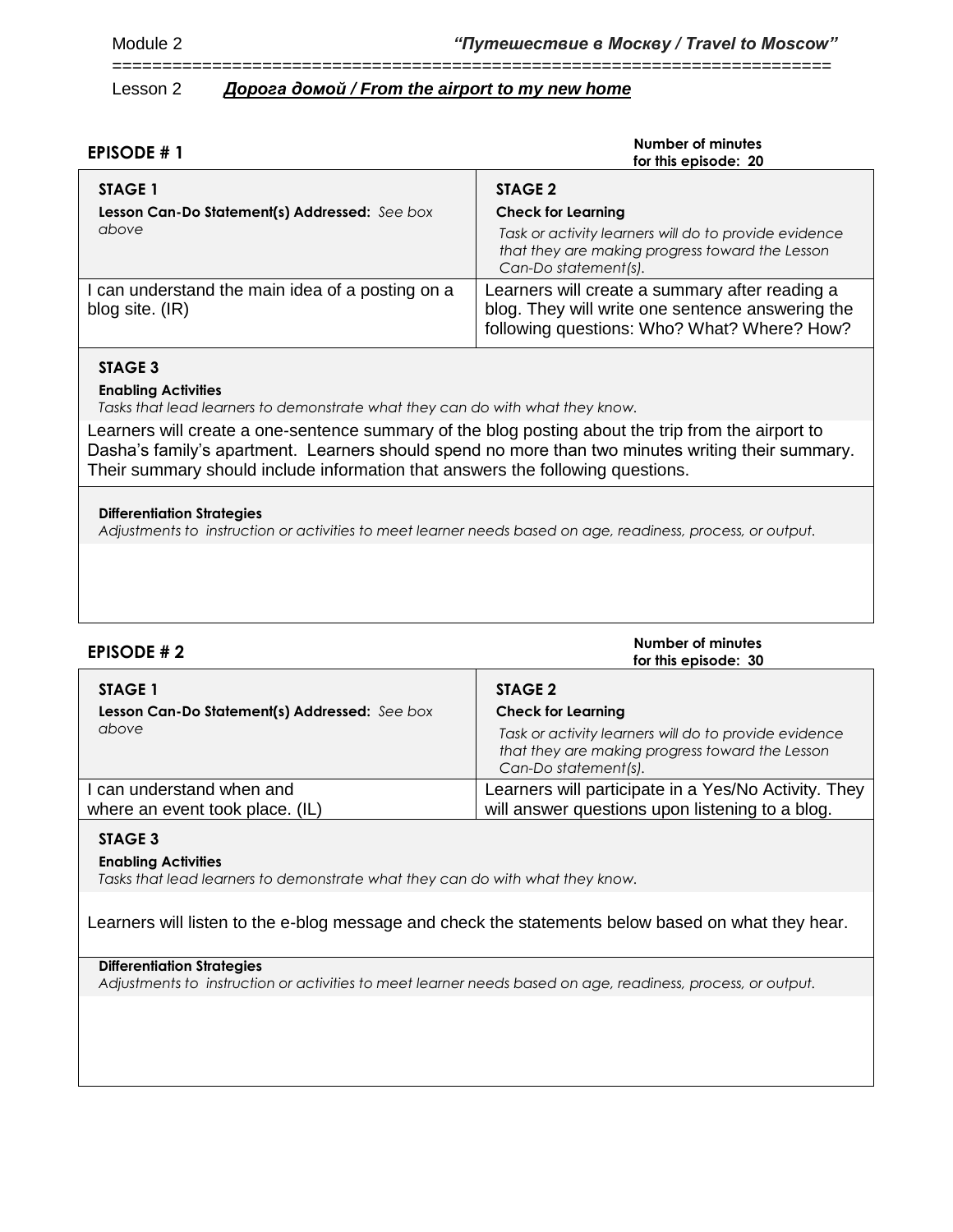# ========================================================================

# Lesson 2 *Дорога домой / From the airport to my new home*

| EPISODE #3                                               | Number of minutes<br>for this episode: 20                                                                                        |
|----------------------------------------------------------|----------------------------------------------------------------------------------------------------------------------------------|
| STAGE 1<br>Lesson Can-Do Statement(s) Addressed: See box | STAGE 2<br><b>Check for Learning</b>                                                                                             |
| above                                                    | Task or activity learners will do to provide evidence<br>that they are making progress toward the Lesson<br>Can-Do statement(s). |
| can write about a place I have visited. (PW)             | Learners will write a blog entry about what their<br>Russian friend might see on the way to learners'<br>home.                   |

# **STAGE 3**

#### **Enabling Activities**

*Tasks that lead learners to demonstrate what they can do with what they know.*

Learners will write a brief blog entry about what Dasha would see on the way into the town or city where the exchange student lives. Learners will use the vocabulary from the text as needed. There are suggestions for vocabulary in the exercise.

#### **Differentiation Strategies**

*Adjustments to instruction or activities to meet learner needs based on age, readiness, process, or output.*

| <b>EPISODE #4</b>                                      | Number of minutes<br>for this episode: 20                                                                                                                     |  |
|--------------------------------------------------------|---------------------------------------------------------------------------------------------------------------------------------------------------------------|--|
| STAGE 1                                                | STAGE 2                                                                                                                                                       |  |
| Lesson Can-Do Statement(s) Addressed: See box<br>above | <b>Check for Learning</b><br>Task or activity learners will do to provide evidence<br>that they are making progress toward the Lesson<br>Can-Do statement(s). |  |
| I can talk about transportation. (IS)                  | Learners will participate in an activity and talk<br>about transportation in their cities.                                                                    |  |

#### **STAGE 3**

#### **Enabling Activities**

*Tasks that lead learners to demonstrate what they can do with what they know.*

Learners will work with a partner to ask and answer questions about transportation.

## **Differentiation Strategies**

*Adjustments to instruction or activities to meet learner needs based on age, readiness, process, or output.*